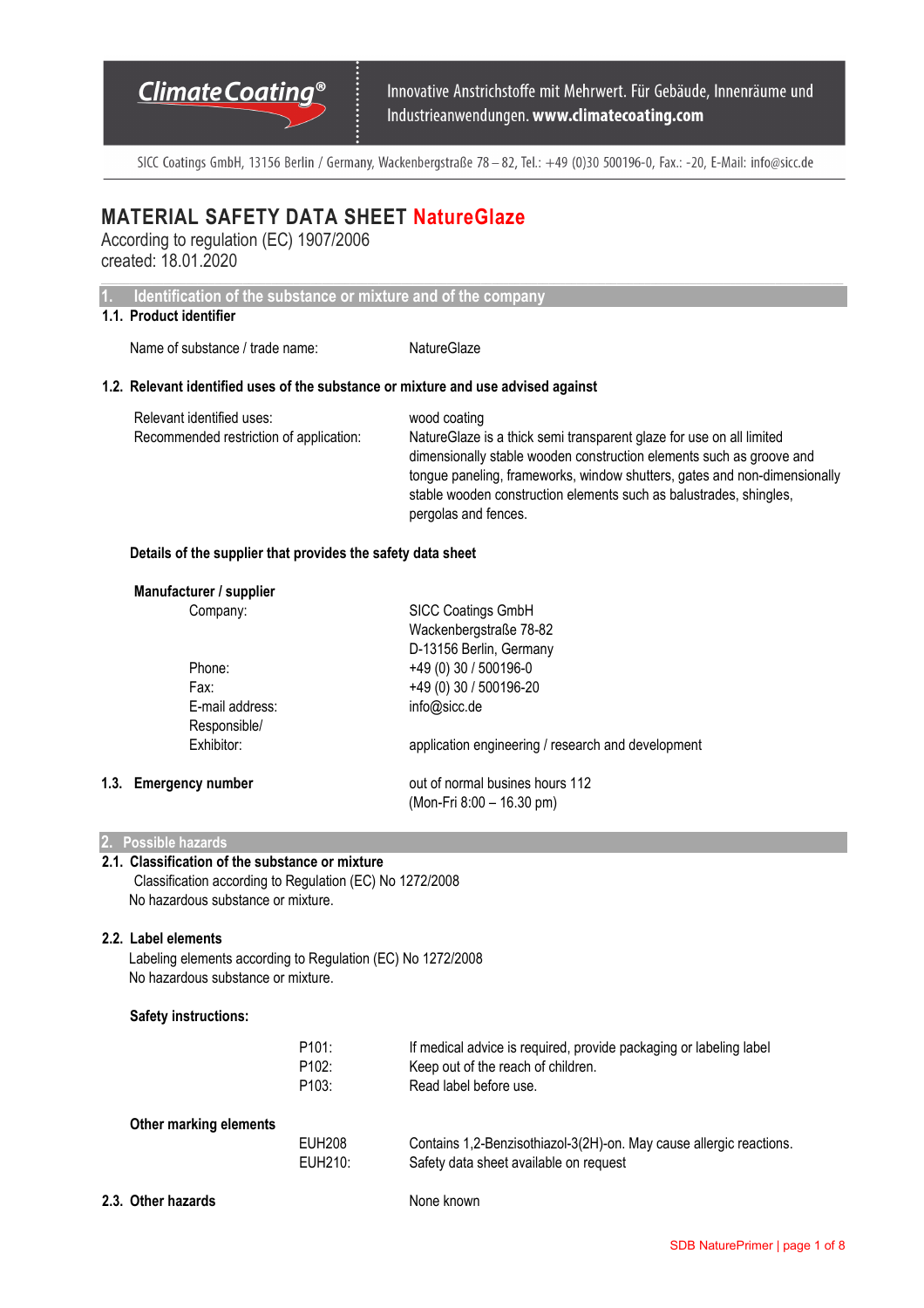# Climate Coating<sup>®</sup>

Innovative Anstrichstoffe mit Mehrwert. Für Gebäude, Innenräume und Industrieanwendungen. www.climatecoating.com

SICC Coatings GmbH, 13156 Berlin / Germany, Wackenbergstraße 78 - 82, Tel.: +49 (0)30 500196-0, Fax.: -20, E-Mail: info@sicc.de

 $\_$  , and the state of the state of the state of the state of the state of the state of the state of the state of the state of the state of the state of the state of the state of the state of the state of the state of the

## **MATERIAL SAFETY DATA SHEET NatureGlaze**

According to regulation (EC) 1907/2006 created: 18.01.2020

**3. Composition / information on ingredients** 

## **3.1. mixtures**

**1,2-Benzisothiazol-3(2H)-one (0,024 %)**  CAS number: 2634-33-5 Acute Tox. 4 (Acute toxicity oral, category 4, H302) Skin irritation. 2 (corrosive/irritant effect on the skin, category 2, H315) Eye Dam. 1 (Severe eye damage/irritation, Category 1, H318) Skin Sens. 1 (sensitization of the skin, category 1, H317) Aquatic Acute 1 (hazardous to waters: Acute, category 1, H400) **Zinc oxide (0,1 %)**  CAS number: 1314-13-2 Aquatic Acute 1 (hazardous to waters: Acute, category 1, H400) Aquatic Chronic 1 (hazardous to waters: chronic, category 1, H410) **zinc pyrithione (0,024 %)**  CAS number: 13463-41-7 Acute Tox. 3 (Acute toxicity by inhalation, category 3, H331) Acute Tox. 3 (Acute toxicity oral, category 3, H301) Eye Dam. 1 (Severe eye damage/irritation, Category 1, H318) Aquatic Chronic 1 (hazardous to waters: chronic, category 1, H410)

#### **4. First aid measures**

### **4.1. Description of the first aid measure**

| General information | No special first aid measures required. Take affected persons out of danger.<br>First aid must protect itself.       |
|---------------------|----------------------------------------------------------------------------------------------------------------------|
| After inhalation    | for complaints - fresh air supply                                                                                    |
| After skin contact  | wash skin with soap and water                                                                                        |
| After eye contact,  | remove contact lenses, keep eyelids open and rinse with plenty of water, seek<br>medical advice                      |
| After swallowing    | may cause nausea, vomiting and diarrhea, also gastrointestinal irritation; call<br>Physician and name the substance. |

#### **4.2. Most important symptoms and effects, both acute and delayed**

| Symptoms: | no information available |
|-----------|--------------------------|
| Risks:    | no information available |

#### **4.3. Indication of any immediate medical attention and special treatment needed**

Treatment: no information available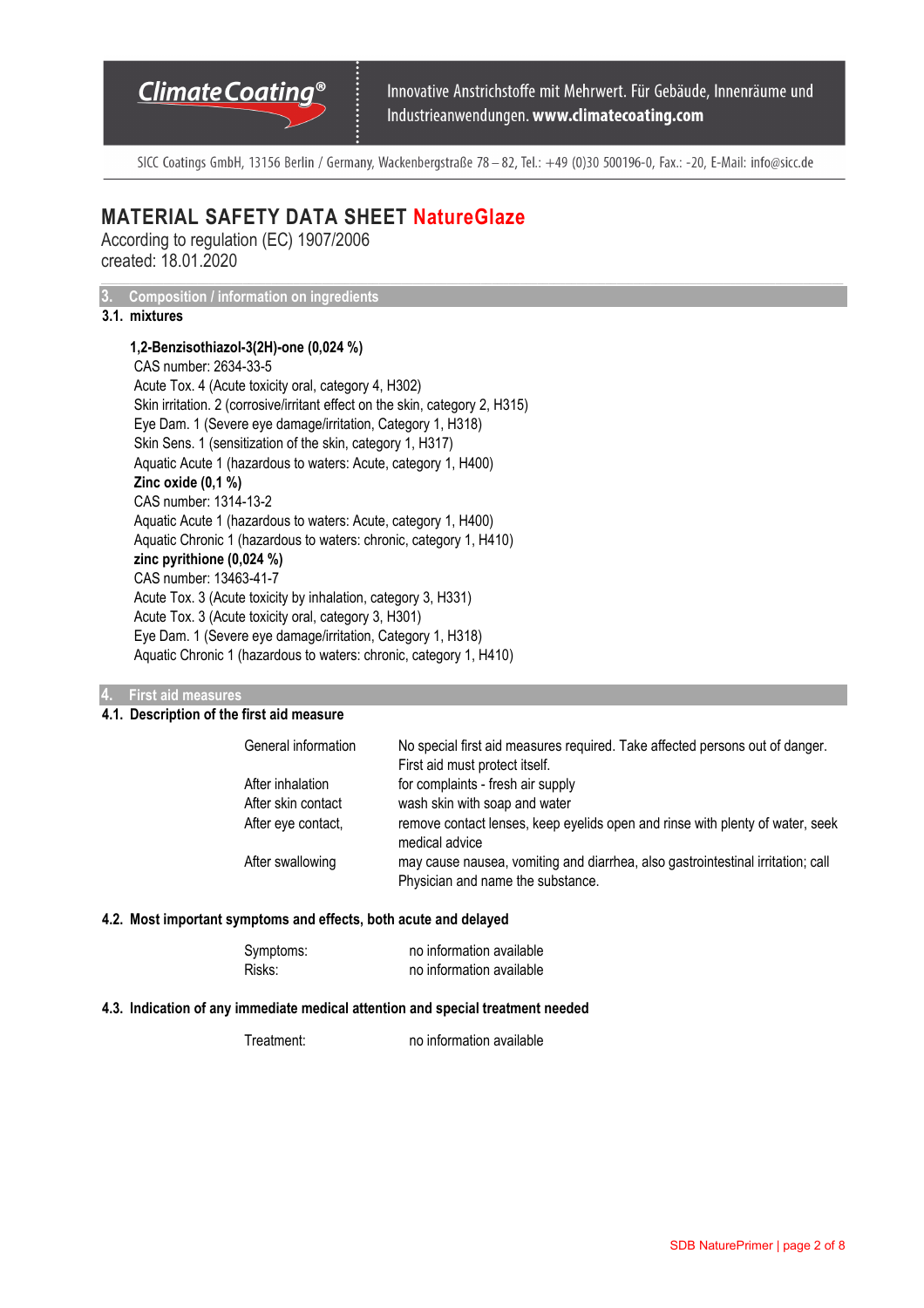Innovative Anstrichstoffe mit Mehrwert. Für Gebäude, Innenräume und Industrieanwendungen. www.climatecoating.com

SICC Coatings GmbH, 13156 Berlin / Germany, Wackenbergstraße 78 - 82, Tel.: +49 (0)30 500196-0, Fax.: -20, E-Mail: info@sicc.de

# **MATERIAL SAFETY DATA SHEET NatureGlaze**

According to regulation (EC) 1907/2006 created: 18.01.2020  $\_$  , and the state of the state of the state of the state of the state of the state of the state of the state of the state of the state of the state of the state of the state of the state of the state of the state of the

**5. Fire fighting measures** 

|    | or - me nghung measures                                                                                            |                                                                                                                                |
|----|--------------------------------------------------------------------------------------------------------------------|--------------------------------------------------------------------------------------------------------------------------------|
|    | 5.1. Extinguishing media                                                                                           |                                                                                                                                |
|    | suitable:                                                                                                          | foam, carbon dioxide, dry chemicals, spray mist, water                                                                         |
|    | Not suitable for safety reasons:                                                                                   | Observe local conditions.                                                                                                      |
|    | 5.2. Special hazards arising from the mixture                                                                      |                                                                                                                                |
|    | Contained containers may burst during extreme heat (pressure build-up), smoke, carbon dioxide                      |                                                                                                                                |
|    | 5.3. Instructions for firefighting                                                                                 |                                                                                                                                |
|    |                                                                                                                    | Avoid contact with skin. Keep container tightly closed. Material is not combustible if moisture is contained.                  |
| 6. | Accidental release measures                                                                                        |                                                                                                                                |
|    | 6.1. Personal precautions, protective equipment and emergency procedures<br>protective equipment / see chapter 2-5 |                                                                                                                                |
|    | 6.2. Environmental precautions                                                                                     | Observe local, governmental regulations; Not in the keep the sewage system<br>away.                                            |
|    | 6.3. Methods and materials for retention and cleaning                                                              |                                                                                                                                |
|    |                                                                                                                    | Dispose of materials with non-combustible absorbents (eg sand, sawdust,                                                        |
|    |                                                                                                                    | etc.) and dispose of according to local regulations. Clean with water and                                                      |
|    | 6.4. Reference to other sections                                                                                   | detergents, preferably do not use solvents.                                                                                    |
|    |                                                                                                                    | See section 7, 8 and 13 of the MSDS for further information Safety Data<br>Sheet                                               |
| 7. | Handling und storage                                                                                               |                                                                                                                                |
|    | 7.1. Precautions for safe handling                                                                                 |                                                                                                                                |
|    | Advice on safe handling                                                                                            | Observe the minimum standards for the TRGS 500 (Technical rule for<br>hazardous substances). Avoid contact with eyes and skin. |
|    | Measurement for protection against fire and explosions                                                             |                                                                                                                                |
|    |                                                                                                                    | The product is not combustible if moisture is still present. Hazardous<br>containers must be cooled with water.                |
|    |                                                                                                                    |                                                                                                                                |
|    | 7.2. Conditions for safe storage, including enviromental compatibility                                             | store in a cool, frost-free place                                                                                              |
|    | Information to storage conditions<br>Requirements to be met by storerooms and containers                           |                                                                                                                                |
|    |                                                                                                                    | Keep container closed, protect from freezing and heat, do not empty                                                            |
|    |                                                                                                                    | container with pressure, no pressure containers                                                                                |
|    | Storage class:                                                                                                     | 12 - non-flammable liquids                                                                                                     |
|    | 7.3. Spezific end use                                                                                              | NatureGlaze is a preservative wood stain ready to use.                                                                         |

Gis-Code BSW20

Technical information of manufacturer must be observed.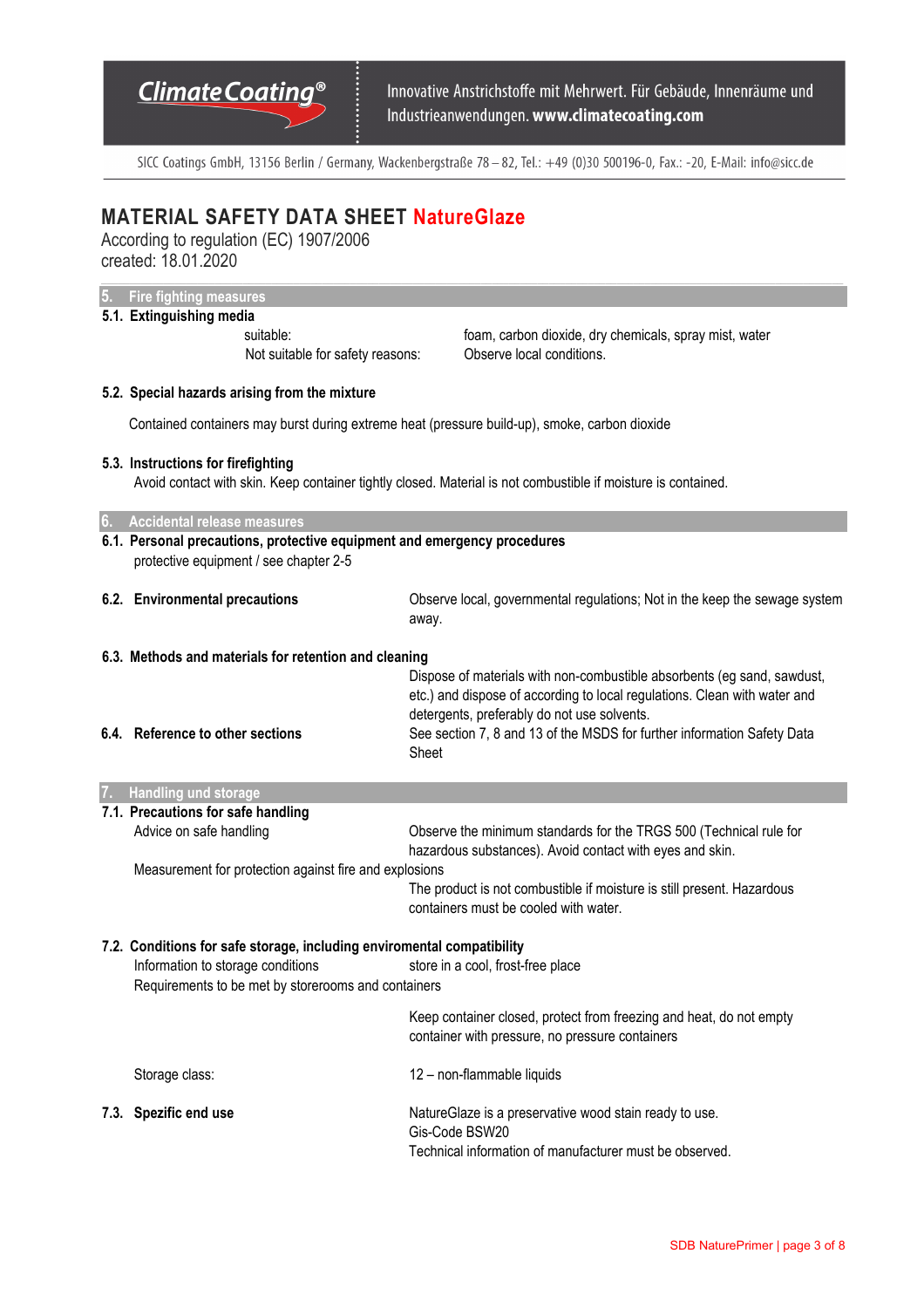Innovative Anstrichstoffe mit Mehrwert. Für Gebäude, Innenräume und Industrieanwendungen. www.climatecoating.com

SICC Coatings GmbH, 13156 Berlin / Germany, Wackenbergstraße 78 - 82, Tel.: +49 (0)30 500196-0, Fax.: -20, E-Mail: info@sicc.de

 $\_$  , and the state of the state of the state of the state of the state of the state of the state of the state of the state of the state of the state of the state of the state of the state of the state of the state of the

# **MATERIAL SAFETY DATA SHEET NatureGlaze**

According to regulation (EC) 1907/2006 created: 18.01.2020

**8. Exposure controls / personal protection equipment** 

## **8.1. Parameters to be monitored**

**Occupational exposure limits and / or biological limits workplace exposure limits (AGW) Germany**  No substances to be monitored.

#### **8.2. Limitation and monitoring of exposure**

Technical measures and applications of appropriate work procedures, as listed in Section 7, shall prevail over the use of personal protective equipment. Recommended analytical procedures for workplace measurements: see the Federal Institute for Occupational Safety and Health (BauA).

| Personal protective equipment: | no special protective equipment required |
|--------------------------------|------------------------------------------|
| Eye / face protection          | wear protective goggles                  |
| Eye / face protection          | wear protective goggles                  |
| Skin protection                | wear protective gloves if necessary      |

### **9. Physical and chemical properties**

## **9.1. Information on basic physical and chemical properties**

| Form:                                    | liquid                                             |                        |
|------------------------------------------|----------------------------------------------------|------------------------|
| Color:                                   | basic color shade white, depending in pigmentation |                        |
| Odor:                                    | characteristic                                     |                        |
| Odor threshold:                          | n.d.                                               |                        |
| Vapor pressure:                          | n.d.                                               |                        |
| pH value:                                | $8.00 \pm 0.4$ at 20 °C                            | <b>DIN 19266</b>       |
| Melting point / freezing point:          | $0 °C$ water = $0 °C$                              |                        |
| Initial boiling point:                   | 100 °C water = 100 °C                              |                        |
| Flash point:                             | n.a.                                               |                        |
| Evaporation rate:                        | n.d.                                               |                        |
| Flammability:                            | n.a.                                               |                        |
| Upper explosion limit:                   | n.a.                                               |                        |
| Lower explosion limit:                   | n.a.                                               |                        |
| Oxidizing properties:                    | n.a.                                               |                        |
| Density:                                 | $1.01 - 1.08$ kg/dm <sup>3</sup>                   | DIN EN ISO 2811-1      |
| Vapor density $(20 ° C)$ :               | n.b.                                               |                        |
| Auto-ignition:                           | n.a.                                               |                        |
| Partition coefficient n-octanol / water: | n.b.                                               |                        |
| Decomposition temperature:               | n.d.                                               |                        |
| Explosive properties:                    | n.a.                                               |                        |
| Viscosity:                               | $120 \pm 2$ KU                                     |                        |
| Solid content:                           | approx. 56%                                        | <b>DIN EN ISO 3251</b> |
| Fineness:                                | $< 40 \mu m$                                       | <b>DIN EN ISO 1524</b> |
| $*$ N.a. = not applicable                |                                                    |                        |
| $*$ N.d. = not determined                |                                                    |                        |

#### **9.2. Other information**

none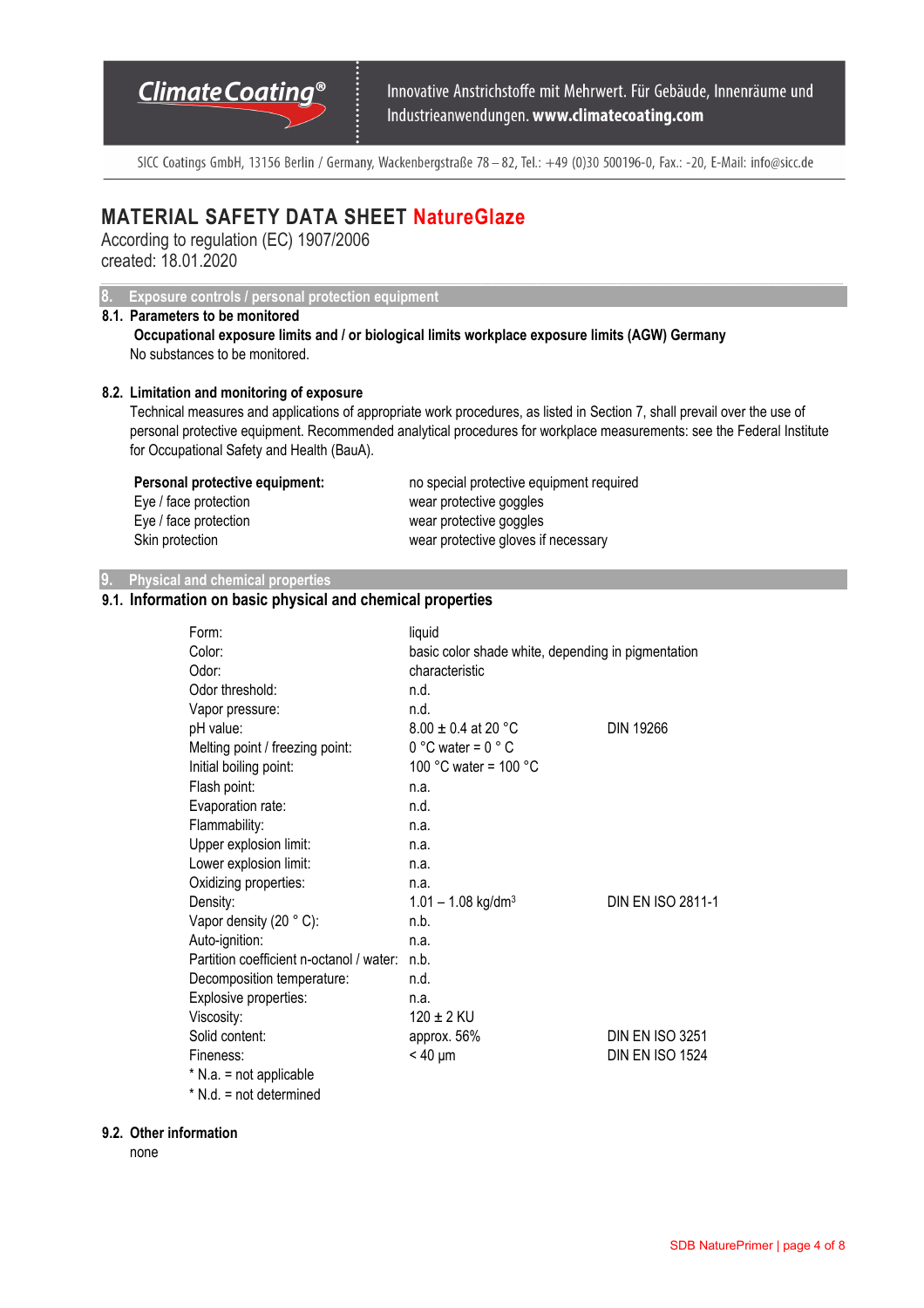SICC Coatings GmbH, 13156 Berlin / Germany, Wackenbergstraße 78 - 82, Tel.: +49 (0)30 500196-0, Fax.: -20, E-Mail: info@sicc.de

# **MATERIAL SAFETY DATA SHEET NatureGlaze**

According to regulation (EC) 1907/2006 created: 18.01.2020

| 10. Stability and reactivity                                                                                                                                                      |                                                                                                                                                                       |  |
|-----------------------------------------------------------------------------------------------------------------------------------------------------------------------------------|-----------------------------------------------------------------------------------------------------------------------------------------------------------------------|--|
| 10.1. Reactivity                                                                                                                                                                  | No decomposition if used according to specifications application                                                                                                      |  |
| 10.2. Chemical stability                                                                                                                                                          | No decomposition if used according to specifications application                                                                                                      |  |
| 10.3. Possibility of hazardous reactions                                                                                                                                          | No decomposition if used according to specifications application g                                                                                                    |  |
| 10.4. Conditions to avoid                                                                                                                                                         | See chapter 7                                                                                                                                                         |  |
| 10.5. Incompatible materials                                                                                                                                                      | Avoid contact with strong acids, strong alkalis                                                                                                                       |  |
| 10.6. Hazardous decomposition products                                                                                                                                            | No decomposition if used according to specifications application. Fire, also<br>heating by welding and cutting produces smoke, carbon dioxide and carbon<br>monoxide. |  |
| 11. Toxicological information                                                                                                                                                     |                                                                                                                                                                       |  |
| 11.1. Information on toxicological effects                                                                                                                                        |                                                                                                                                                                       |  |
| <b>Acute toxicity</b>                                                                                                                                                             |                                                                                                                                                                       |  |
| Components which may contribute to acute oral toxicity:                                                                                                                           |                                                                                                                                                                       |  |
| no relevant ingredient                                                                                                                                                            |                                                                                                                                                                       |  |
| Calculated estimate of acute oral toxicity ATE (mix): 860585 mg/kg                                                                                                                |                                                                                                                                                                       |  |
| The mixture is therefore not classified as orally toxic.                                                                                                                          |                                                                                                                                                                       |  |
| Components which may contribute to acute dermal toxicity                                                                                                                          |                                                                                                                                                                       |  |
| no relevant ingredient                                                                                                                                                            |                                                                                                                                                                       |  |
| Calculated estimate of acute dermal toxicity ATE (mix): 4601230 mg/kg                                                                                                             |                                                                                                                                                                       |  |
| The mixture is therefore not classified in Acute Toxicity dermal.                                                                                                                 |                                                                                                                                                                       |  |
| Components which may contribute to acute inhalation toxicity                                                                                                                      |                                                                                                                                                                       |  |
| no relevant ingredient                                                                                                                                                            |                                                                                                                                                                       |  |
| Calculated estimated value of acute inhalative toxicity ATE (mix): 11764 mg/l/4h                                                                                                  |                                                                                                                                                                       |  |
| The mixture is therefore not classified as acute toxicity by inhalation.                                                                                                          |                                                                                                                                                                       |  |
| (b) Corrosive/irritant effect on the skin                                                                                                                                         |                                                                                                                                                                       |  |
| Relevant ingredients:                                                                                                                                                             | 1,2-benzisothiazol-3(2H)-one (0,024 %), classification of the substance: category 2, was not considered as additive.                                                  |  |
| The general limits (GCL) must be observed: category 2: 3 %.                                                                                                                       |                                                                                                                                                                       |  |
| c) Severe eye damage/irritation                                                                                                                                                   |                                                                                                                                                                       |  |
| Relevant ingredients:                                                                                                                                                             |                                                                                                                                                                       |  |
|                                                                                                                                                                                   | 1,2-Benzisothiazol-3(2H)-one (0,024 %), classification of the substance: category 1, was considered as non-additive.                                                  |  |
| The general limits (GCL) must be observed: Category 1: 1 % Category 2: 3                                                                                                          |                                                                                                                                                                       |  |
|                                                                                                                                                                                   |                                                                                                                                                                       |  |
| Zinc pyrithione (0,0048 %), classification of the substance: category 1, was not considered additive.<br>The general limits (GCL) must be observed: Category 1: 1 % Category 2: 3 |                                                                                                                                                                       |  |
| (d) Respiratory tract/skin sensitisation                                                                                                                                          |                                                                                                                                                                       |  |
| Ingredients which may contribute to respiratory sensitisation:                                                                                                                    |                                                                                                                                                                       |  |
| There are no relevant ingredients in the mixture.                                                                                                                                 |                                                                                                                                                                       |  |
| The mixture is not classified as respiratory sensitisation.                                                                                                                       |                                                                                                                                                                       |  |
| Ingredients which may contribute to skin sensitisation:                                                                                                                           |                                                                                                                                                                       |  |
| There are no relevant ingredients in the mixture.                                                                                                                                 |                                                                                                                                                                       |  |

The mixture is not skin sensitising. Nevertheless, allergies may be triggered in sensitive persons.

#### **e) Germ cell mutagenicity**

There are no relevant ingredients in the mixture.

The mixture is not classified in germ cell mutagenicity.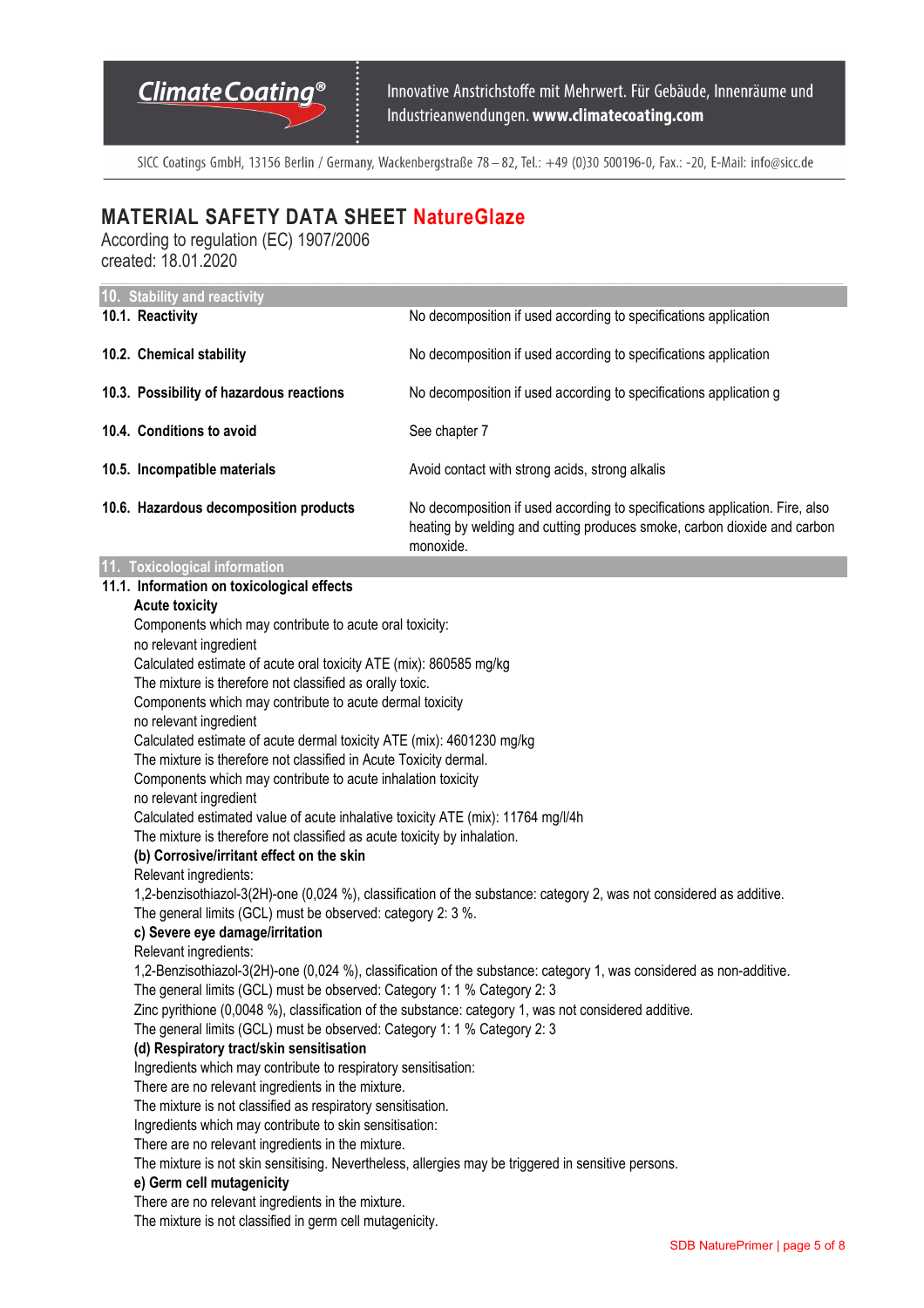Innovative Anstrichstoffe mit Mehrwert. Für Gebäude, Innenräume und Industrieanwendungen. www.climatecoating.com

SICC Coatings GmbH, 13156 Berlin / Germany, Wackenbergstraße 78 - 82, Tel.: +49 (0)30 500196-0, Fax.: -20, E-Mail: info@sicc.de

# **MATERIAL SAFETY DATA SHEET NatureGlaze**

According to regulation (EC) 1907/2006 created: 18.01.2020

### **(f) Carcinogenicity**

There are no relevant ingredients in the mixture.

The mixture is not classified as carcinogenic.

### **(g) Toxicity to reproduction**

Components that may contribute to reproductive toxicity:

There are no relevant ingredients in the mixture.

The mixture is not classified as toxic to reproduction.

Ingredients which may contribute to lactation effects:

There are no relevant ingredients in the mixture.

The mixture is not classified in the additive category for effects on lactation.

### **(h) Specific target organ toxicity at single exposure**

Components that may contribute to specific target organ toxicity (single exposure):

There are no relevant ingredients in the mixture.

The mixture is not classified in Specific Target Organ Toxicity (single exposure).

Components that may contribute to Specific Target Organ Toxicity (single exposure): Respiratory irritation:

There are no relevant ingredients in the mixture.

The mixture is not classified in Specific Target Organ Toxicity (single exposure): Respiratory irritation.

Components that may contribute to Specific Target Organ Toxicity (single exposure): Anaesthetic effect:

There are no relevant ingredients in the mixture.

The mixture is classified as Specific Target Organ Toxicity (single exposure): No narcotic effect.

**(i) Specific target organ toxicity on repeated exposure** 

There are no relevant ingredients in the mixture.

The mixture is not classified in Specific Target Organ Toxicity (repeated exposure).

#### **(j) Aspiration hazard**

There are no relevant ingredients in the mixture.

The mixture is not classified as an aspiration hazard.

#### **12. Ecological information**

#### **12.1. Toxicity**

Components that can contribute to acute water pollution: Relevant ingredients:

Zinc oxide (0.1 %), category 1, M-factor: 1)

The limit value must be observed: 25 %

The mixture is not classified in this danger category.

Components that may contribute to chronic water pollution.

The mixture is not classified in this hazard category.

Components which may contribute to ozone layer depletion.

There are no relevant ingredients in the mixture.

The mixture is not classified as harmful to the ozone layer.

### **12.2. Persistence and degradability**

There are no data available on the product

#### **12.3. Bioaccumulative**

There are no data available on the product

#### **12.4. Mobility in the ground**

There are no data available on the product

**12.5. Result of the PTB and vPvB assessment** 

There are no data available on the product

### **12.6. Other adverse effects**

There are no data available on the product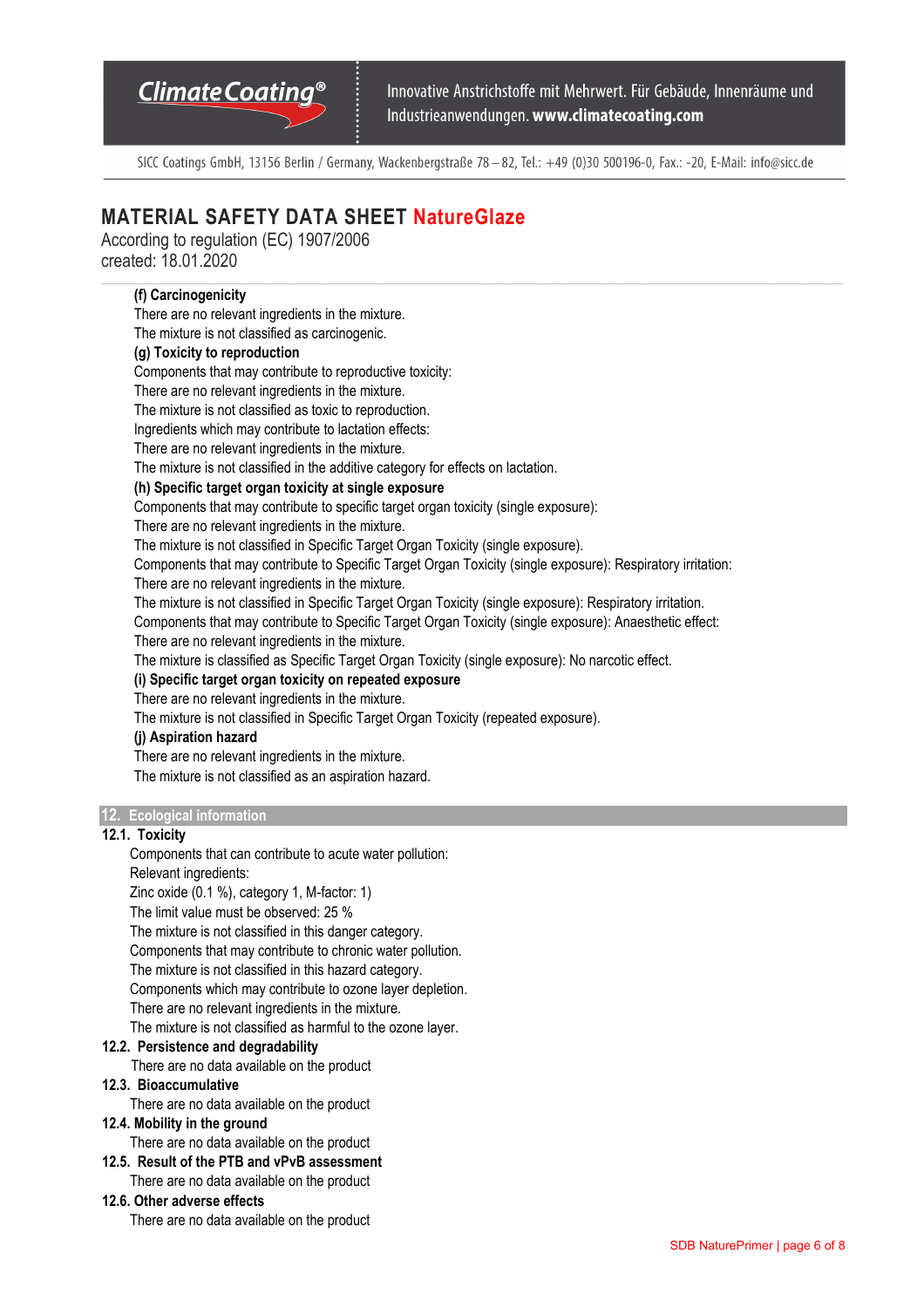Innovative Anstrichstoffe mit Mehrwert. Für Gebäude, Innenräume und Industrieanwendungen. www.climatecoating.com

SICC Coatings GmbH, 13156 Berlin / Germany, Wackenbergstraße 78 - 82, Tel.: +49 (0)30 500196-0, Fax.: -20, E-Mail: info@sicc.de

# **MATERIAL SAFETY DATA SHEET NatureGlaze**

According to regulation (EC) 1907/2006 created: 18.01.2020

### **13. Disposal considerations**

### **13.1. Waste treatment methods**

Dispose of in accordance with local regulations.

Regular disposal by incineration in a combustion plant, local and official regulations must be observed.

Treatment of contaminated packaging

Packaging must be disposed of in a completely emptied state (drip-free, non-wiping and free of spatula). Packaging should be reused or recycled, in compliance with the applicable local and governmental regulations.

#### **Waste key according to Ordinance on Waste Disposal (AVV)**

080120 aqueous suspensions containing paints or varnishes

#### **14. Transport information**

#### **14.1. UN number**

The product is not a dangerous good in national / international road, rail, sea, and air transport.

### **14.2. UN proper shipping name**

#### **ADR / RID**

The product is not a dangerous good in national / international road, rail, sea, and air transport. **IMDG code / ICAO-TI / IATA-DGR** 

The product is not a dangerous good in national / international road, rail, sea, and air transport.

#### **14.3. Transport hazard class**

The product is not a dangerous good in national / international road, rail, sea, and air transport.

#### **14.4. packaging group**

The product is not a dangerous good in national / international road, rail, sea, and air transport.

#### **14.5. environmental hazards**

The product is not a dangerous good in national / international road, rail, sea, and air transport.

## **14.6. Special precautions for the user**

The product is not a dangerous good in national / international road, rail, sea, and air transport.

**14.7. Transport in bulk according to Annex II of the MARPOL Convention and the IBC Code** 

The product is not a dangerous good in national / international road, rail, sea, and air transport.

#### **15. Regulatory**

**15.1. Safety, health and environmental regulations / legislation specific for the substance or mixture EU-regulations** 

> Regulation (EC) No 1005/2009 (substances that deplete the ozone layer): Not applicable Regulation (EC) No 850/2004 (persistent organic pollutants): Not applicable Regulation No 649/2012 (export and import of dangerous chemicals): Not applicable Regulation (EC) No 648/2004 (Detergents Regulation): Not applicable Authorization in accordance with Title VII of Regulation (EC) No 1907/2006: No Restrictions under Title VIII of Regulation (EC) No 1907/2006: No

National regulations, e.g.